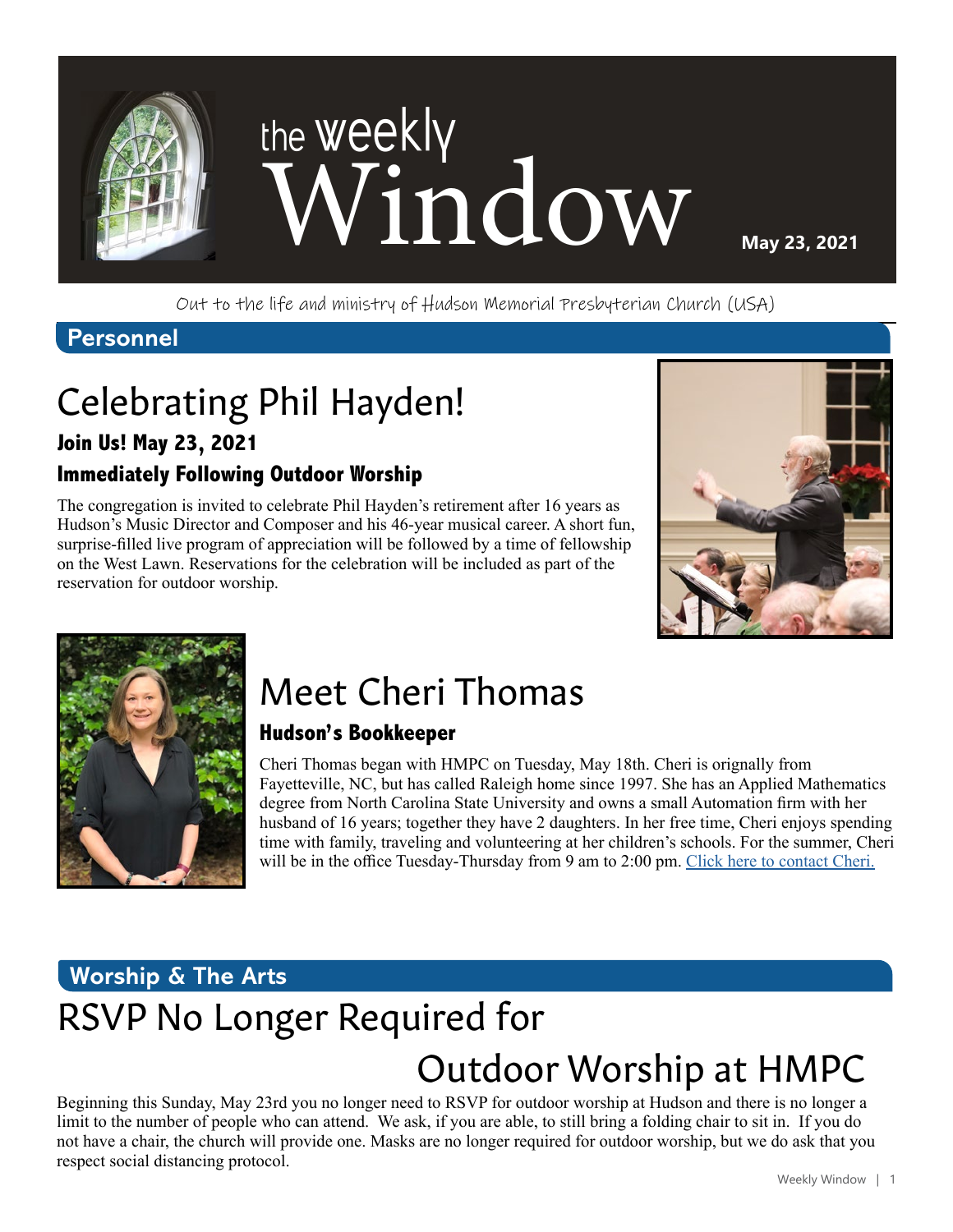### **Adult Faith Formation** Presbyterian Pint

### **Is Going to the Movies**

On Thursday, May 27th Presbyterian Pint has rented out The Rialto Movie Theatre on Glenwood Ave. We can have a total of 25 there. We will be watching the movie *A Beautiful Mind*. Admission is free and their concession stand (which serves soft drinks, beer and wine, etc.) will be open. Please RSVP with Mac [Schafer if you plan to attend.](mailto:mschafer%40hmpc.org?subject=)



## Evening Women at the Well

The evening version of Women at the Well summer dates are: June 3, June 24, July 22 and August 26. We currently meet via Zoom at 6 pm, and on June 24th will return



to having our meetings over dinner at a local restaurant. Women of all ages and stages enjoy great fellowship along with lively conversations about current topics of interest informed by a variety of podcasts and other resources. Participants will receive the topic, resources and Zoom link prior to the meeting. All are welcome to join anytime! [For](mailto:dkirk%40hmpc.org?subject=)  [info contact Debbie Kirk](mailto:dkirk%40hmpc.org?subject=)

### **Hunger Action**

## Mark Your Calendar

### **Advocating for an End to Hunger through an Offering of Letters**



The Hunger Action Team will be leading the congregation in an Offering of Letters on Sunday, June 13 after worship. We will write letters to our members of Congress asking for legislation to reduce poverty and improve nutrition in the

U.S. and internationally. We will conduct our Offering of Letters with the guidance of Bread for the World, a non-profit organization which advocates for hunger relief through bipartisan legislation.

# Waking Up with the Word

### **May 25 - 6:30 am**

Waking Up with the Word will meet at 6:30 am via Zoom. The group studies



the scripture text that will be preached on the following Sunday. No previous Bible study experience is needed. The group centers their study around three questions - 1.What is a word or phrase that stands out to you in the text? 2. Allow that word or phrase to prompt a memory from your life, a thought on the passage or a metaphor. 3. What is Christ calling you to through the scripture text? [Contact Mac](mailto:mschafer%40hmpc.org?subject=)  [Schafer](mailto:mschafer%40hmpc.org?subject=) for more information.

# Adult Education **Offerings**

- Sunday June 6, 2021. 9:30 a.m. Westminster Hall The Adult Committee invites you to join your church family as we Resume  $\left| \bigoplus_{n=1}^{\infty} \mathbb{I} \right|$ , (not Re Zoom! ) and Reconnect! Before worship we will gather with long time and new church friends to share with one another the challenges and opportunities of the past year as well as the times of grace we have experienced. Together we will celebrate with hope and joy the new things that God is doing in this time and place. Watch for more information and details about sign up and other safety protocols that may be in place.
- Looking ahead: Save the Date On Sunday evening July 11 the Adult Committee will host a special event under the lights at the labyrinth. Watch for details to follow.

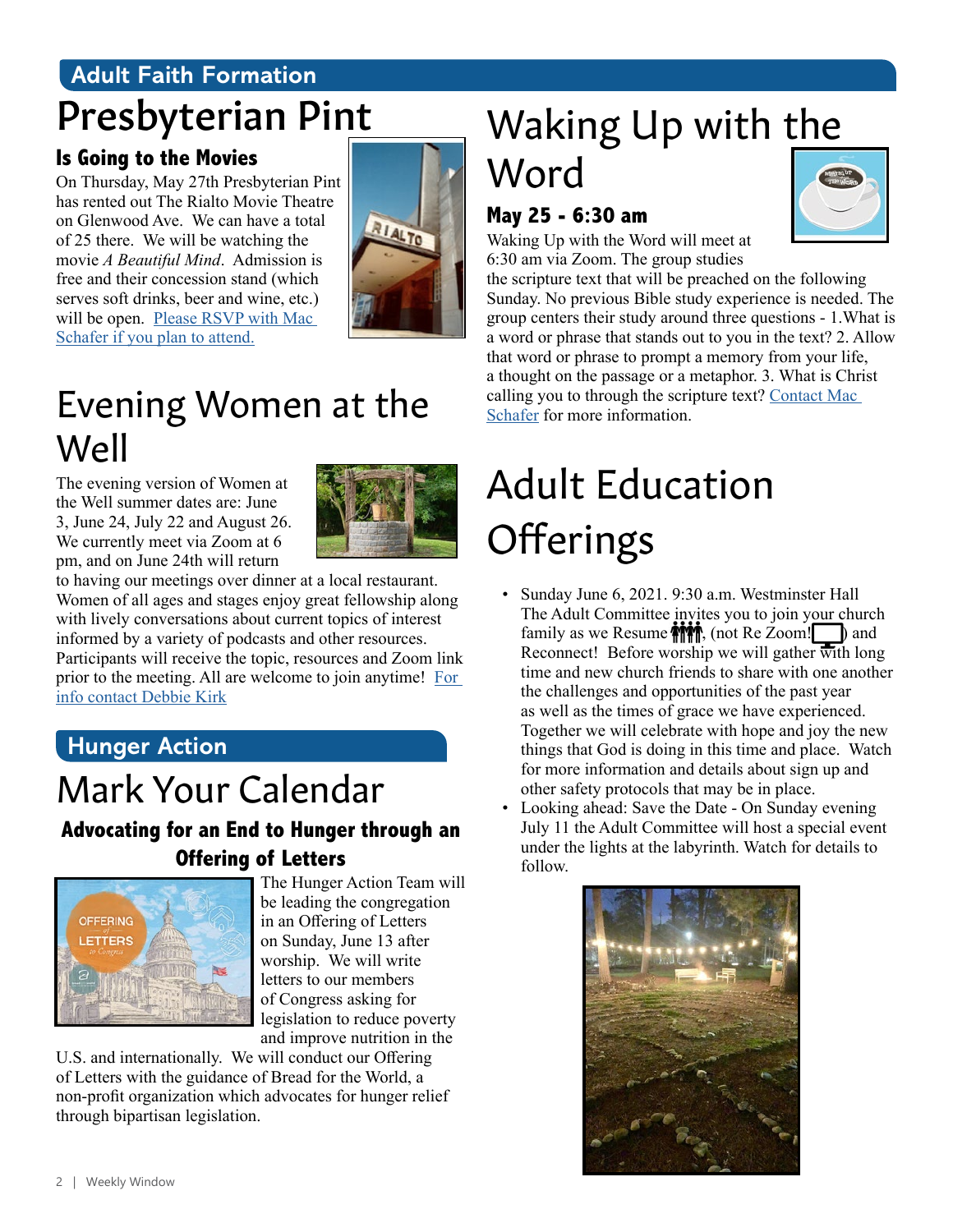### **Missions**

# Special Offering

### **North Raleigh Ministries**

### **Special Offering for May**

**We are receiving a Special Offering for North Raleigh** 



**Ministries in May.** Money raised for this offering supports the Thrift Shoppe, Food Pantry and the Crisis and Development Center. You may mail or bring your

offering by the church or [donate online](https://www.eservicepayments.com/cgi-bin/Vanco_ver3.vps?appver3=Fi1giPL8kwX_Oe1AO50jRnQ574HZh5kFEHVJ6e5We_Us4NSQukCYDzKLUtTTUlsf2EvVVAEjqawDomKT1pbouTsRltlX7QEmZN4jxtbsYBc=&ver=3) or text to give. **Here is how to text to give:** Text amount 'nrm' to 888-906-0744 (example: 25 nrm). If you have not done this before, you will only need to enter your information once.

# WAKE Up and Read

### **Hudson is hosting a book drive for WAKE Up and Read!**



Hudson has joined [Activate Good](https://activategood.org/about/) and [WAKE](https://wakeupandread.org/)  [Up and Read](https://wakeupandread.org/) as a partner to help build home libraries for over 8,100 Wake County children during Operation Empower Readers.

Here are 2 ways YOU make a difference!

- Collect some of your kids or grandkids gently used, favorite books
- Head over to Quail Ridge Books or your favorite bookstore and buy new books

Then: Bring the books appropriate for infants–5th grade to the church where you'll find specially-marked boxes for WAKE Up and Read.

Easy peasy, huh! **Can we collect 500 books? 750? Let's shoot for 1,000!** By the way, we're also "shooting" for this project to wrap up on May 31st.

# Tend My Sheep

### **May 22nd 11am-1pm**

Our Tend My Sheep collection for May will be collecting donations of body wash, shampoo and conditioner, Loofahs, Toilet paper, Tissues, Paper towels and Hand sanitizer for the Capital Towers' residents. Donations will be collected at the church on Saturday, May 22nd from 11 am to 1pm and at worship on Sunday, May 23rd.



### **Children's Ministry**

### VBS 2021 Is Selling Boarding Passes Now! **August 9-13 9 am to Noon**



Time to sign up to attend and volunteer for the most fun week of the summer. August 9th-13th from 9:00a.-12:00pm. We have one website where you can sign up to both volunteer AND attend! We are also processing payments through our church's giving site (the link is on the sign up website). [Sign up so we can](https://vbspro.events/p/hmpcvbs2021 ) 

[save you a seat on the Rocky Railway!](https://vbspro.events/p/hmpcvbs2021 ) 

[If you have any questions please contact Rachael](mailto:rmcconnell%40hmpc.org?subject=)  **McConnell**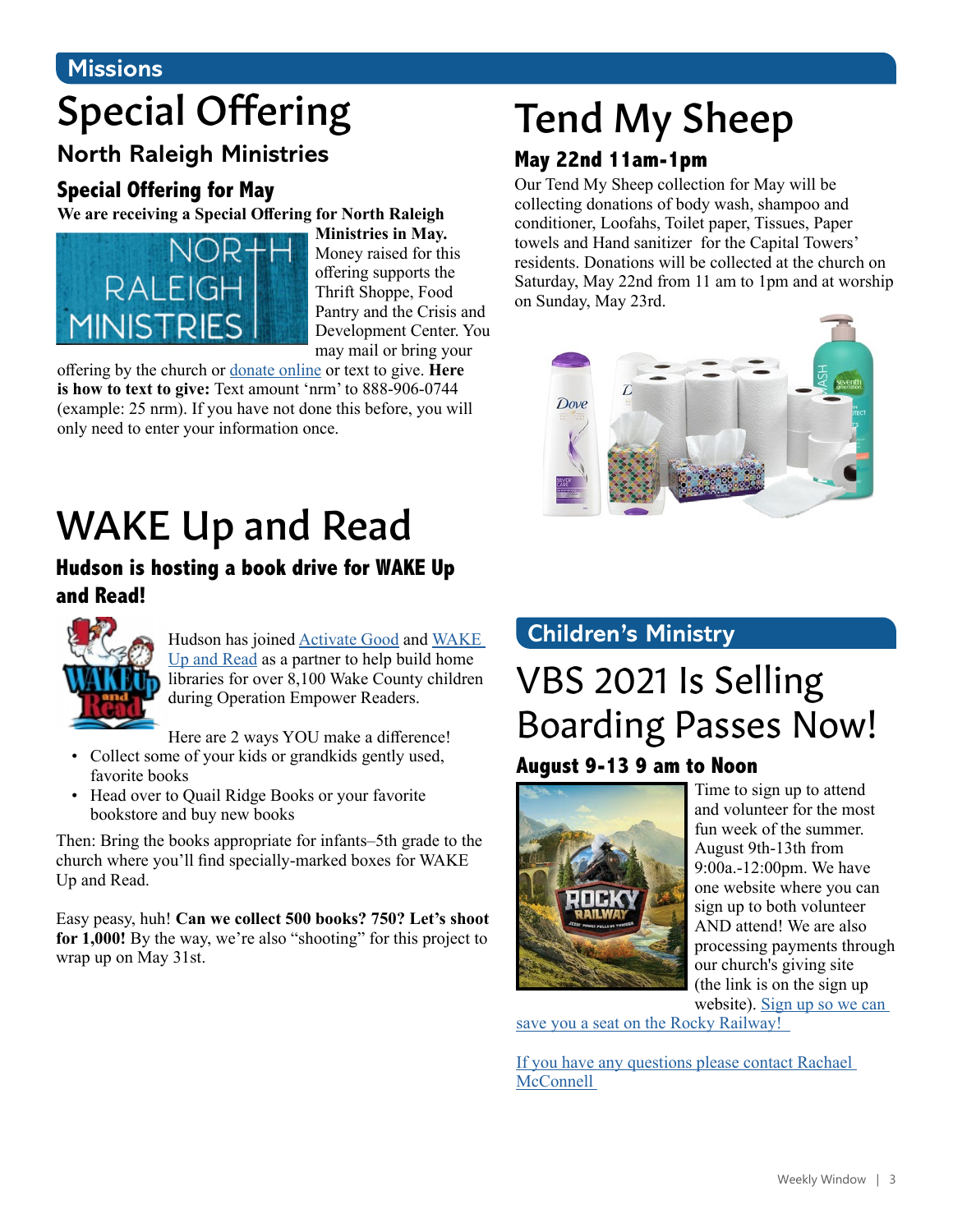### **Deacon Ministry** Prayers for Households



Prayer is foundational to the ministry of the Deacons and we consider it a privilege to pray with and for our church family. One of the ways we do that is using our church directory, starting at the beginning,

the Deacons are praying for 7 member households each week, with the goal of praying for each and every member of our congregation. These households are listed below so the congregation can have the opportunity to join in praying for them as well. In addition, each household will receive a positive note of encouragement from the Deacons in the mail. As always, if you have a specific request for prayer at any time, you can submit a prayer request from the website or you may call 919-787-1086 and press 2 for the Deacon's Prayer Line. Denise Crosson is the Deacon on Call for May.

Prayer Households for this week. Please keep these families in your prayers:

- *• Chekwa Nkpa*
- *• Mgbo Nkpa*
- *• John Oldenburg & Grace Hutchinson*
- *• Linda & Ace Ornt*
- *• Chris, Alison, Holland and Ethan Page*
- *• Hope, Max, Nedda, Nadine & BJ Parangi*
- *• Lauren, San, Maya and Sonia Parikh*

### **From the HMPC Staff** Staff Email Addresses

When you receive an email from one of Hudson's staff members, please verify that the email address is their first initial then last name @hmpc.org - examples mschafer@hmpc.org, dkirk@hmpc.org.

There have been some spam emails being sent, making them look like they are coming from the church. In those cases, the "from" email address is not correct. If you receive ones like that, please do not respond or click on any links.

### College Graduates

If you are or have a member of your family graduating from college this spring, [please](mailto:pcash%40hmpc.org?subject=)  [send this information to Pat Cash.](mailto:pcash%40hmpc.org?subject=) It is helpful for us to know the name, the degree, the institution, honors, and anything else you think might be helpful.

### **Youth Ministry**

#### **Youth Programs**

- The Explorers 5-6-7 SS Class will meet this Sunday, May 23, at 9:30 under the Twin Oaks at church with teacher Sharon Cole. Please bring your mask, a lawn chair, and a water bottle. Parent pick-up is at 10:15.
- Middle School Dinner Out (grades 5-8) This coming Sunday evening, May 23, the Middle School Youth Group (grades 5-8) is having its School Is Almost Out Celebration Dinner Outside. Please note the details, RSVP, and plan to join us. The dinner plan is to meet at the Cowfish Grill at North Hills from 5:00 – 6:30. PLEASE RSVP - If you know that you will be coming to dinner, please text Monica Maxwell (478-808- 9830) and let her know so that we can get enough tables for everyone. If not, feel free to come anyway. Please bring \$\$ for food, drink, and tip, and wear a mask. We will be sitting outside.
- 2021 2022 Confirmation Class Current 7th Graders and Older – It's time to start thinking about Confirmation for the 2021-22 Program Year – Please watch your mail and email closely for registration information for our next class starting in late August/ Early September.

#### **Looking Ahead**

- Mission Trip Dates June 15-17, 2021.
- Massanetta Middle School Conference is June 22-25, 2021. All participants are reminded to do the online insurance link immediately that was recently emailed to you and to send an updated HMPC Parental Release form to Frank Boyd at the church office.
- Montreat  $2021$  (July  $18-24$ ) Flyers can be found on the church website.



*HS Youth Enjoy Dinner Together to Celebrate the 2021 Graduates*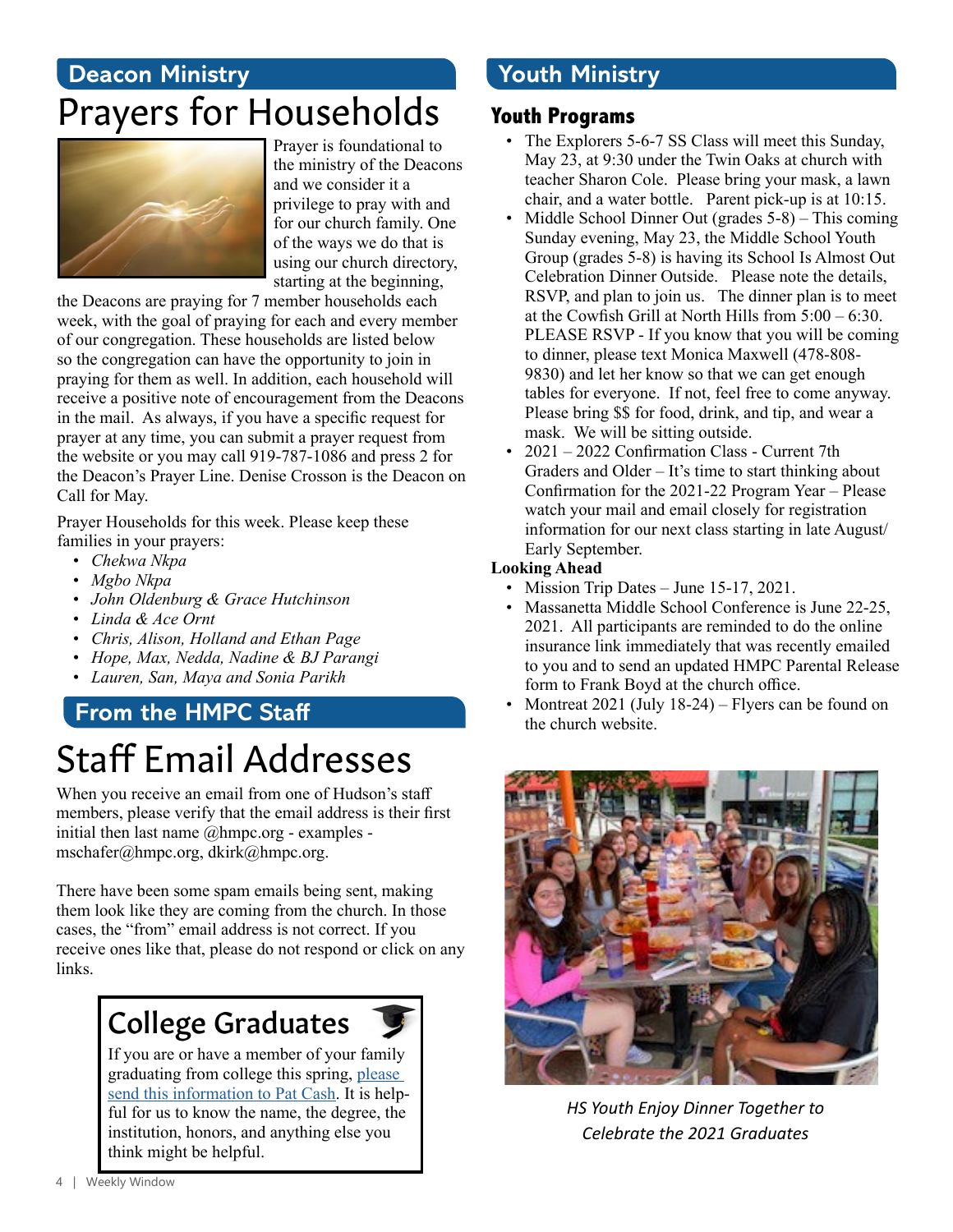### **Worship & The Arts**

# Pepper Chopin to Serve as Interim Director of Music



Composer, conductor and humorist Pepper Choplin has agreed to serve as Interim Director of Hudson's music ministry department while the Music Director Search Committee continues their search for the next permanent Director of Music. Pepper is known nationally for his creative writing in church music. His published works

include over 300 anthems for church and school choirs. The chancel choir has had a long standing relationship with Pepper and we are excited to welcome him to Hudson for the upcoming interim period. Pepper will begin his interim work at the end of May. [You can learn more about Pepper here.](http://www.pepperchoplin.com)

**Calendar** 

#### **Sunday, May 23**

- 9:30 am Explorer's SS Class Twin Oaks
- 10:30 am Children's SS Labyrinth Green
- 10:30 am Worship West Lawn
- 11:30 am Phil Hayden Retirement Celebration
- 5 pm MS Dinner Out Cowfish Grill

### **Monday, May 24**

- 7 pm Session
- 8 pm Alanon, AlaTeen, AlaKid WH, GH, Room 200

### **Tuesday, May 25**

- 6:30 am Waking Up With the Word via Zoom
- 9:30 am Staff Meeting
- 6:30 pm Property Comm. WH
- 7 pm Music Director Search Comm. WH Patio
- 7:30 pm Boy Scouts Geneva Hall

#### **Sunday, May 30**

- 10:30 am Children's SS Labyrinth Green
- 10:30 am Sanctuary Worship

**All meetings by Zoom unless otherwise noted.**

### **Preschool**

# Nursery is Open on Sundays!



Our nursery is open during worship, for both Indoor and Outdoor worship. Your children from birth to 3 years old will be safely taken care of by our compassionate, trained, and responsible childcare workers. Please

include your child on your RSVP for worship. [Contact](mailto:rmcconnell%40hmpc.org?subject=)  [Rachael McConnell if you have any questions.](mailto:rmcconnell%40hmpc.org?subject=)

## School Year Winding Down

This week at preschool we have been exploring insects, bugs and all kinds of creepy crawly creatures! The butterfly remains a favorite and we have lots of smiling butterflies throughout the building. Our Four year olds had their graduation celebration outside and enjoyed picnic lunches with their families. As we wrap up the regular school year we very quickly turn the page and get busy our summer sessions.



Weekly Window